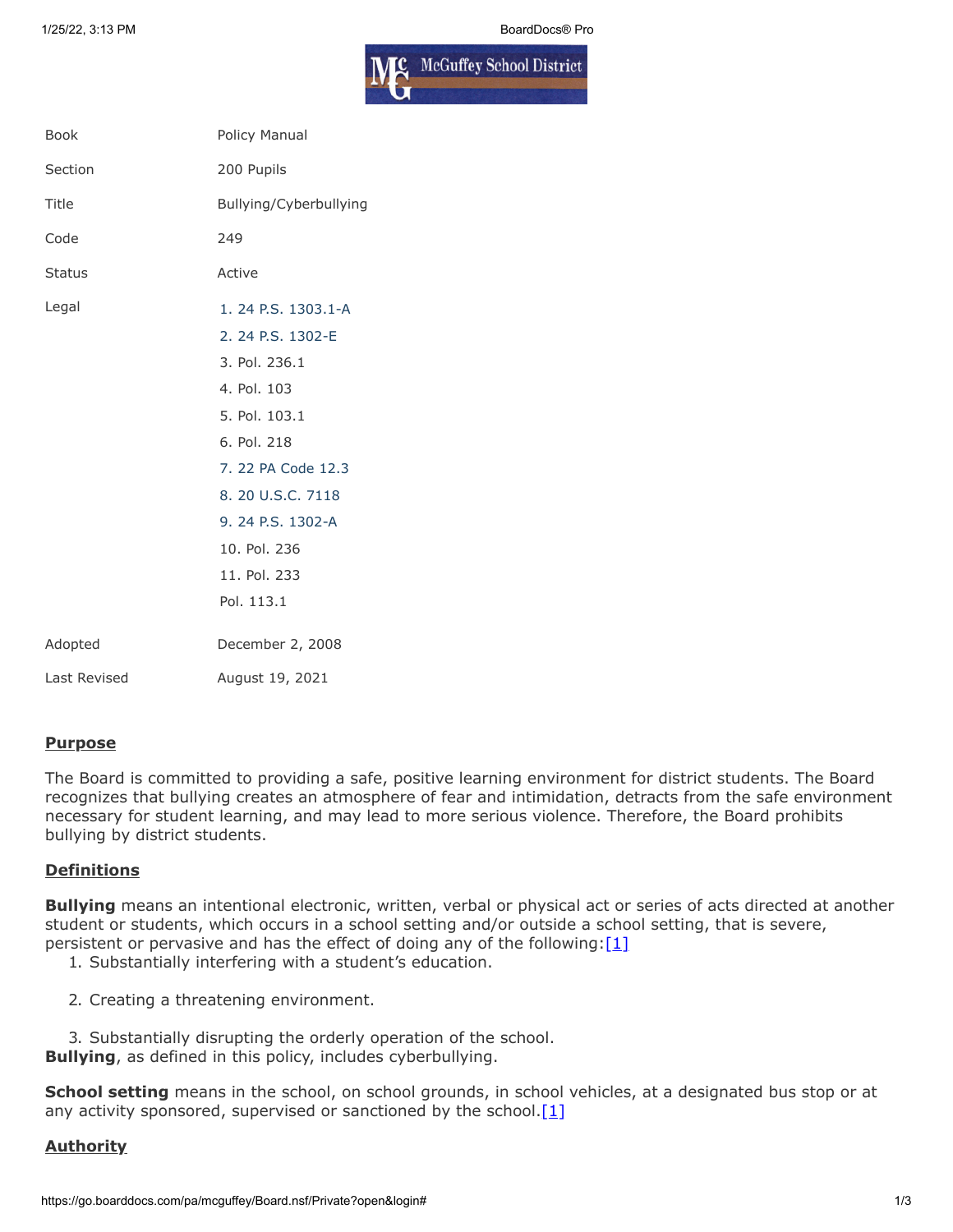The Board prohibits all forms of bullying by district students.[\[1\]](http://www.legis.state.pa.us/cfdocs/legis/LI/uconsCheck.cfm?txtType=HTM&yr=1949&sessInd=0&smthLwInd=0&act=14&chpt=13A&sctn=3&subsctn=1)

The Board encourages students who believe they or others have been bullied to promptly report such incidents to the building principal or designee.

Students are encouraged to use the district's report form, available from the building principal, or to put the complaint in writing; however, oral complaints shall be accepted and documented. The person accepting the complaint shall handle the report objectively, neutrally and professionally, setting aside personal biases that might favor or disfavor the student filing the complaint or those accused of a violation of this policy.

The Board directs that verbal and written complaints of bullying shall be investigated promptly, and appropriate corrective or preventative action be taken when allegations are substantiated. The Board directs that any complaint of bullying brought pursuant to this policy shall also be reviewed for conduct which may not be proven to be bullying under this policy but merits review and possible action under other Board policies.

When a student's behavior indicates a threat to the safety of the student, other students, school employees, school facilities, the community or others, district staff shall report the student to the threat assessment team, in accordance with applicable law and Board policy[.\[2\]\[](https://www.legis.state.pa.us/cfdocs/legis/LI/uconsCheck.cfm?txtType=HTM&yr=1949&sessInd=0&smthLwInd=0&act=14&chpt=13E&sctn=2&subsctn=0)3]

# Title IX Sexual Harassment and Other Discrimination

Every report of alleged bullying that can be interpreted at the outset to fall within the provisions of policies addressing potential violations of laws against discrimination shall be handled as a joint, concurrent investigation into all allegations and coordinated with the full participation of the Compliance Officer and Title IX Coordinator. If, in the course of a bullying investigation, potential issues of discrimination are identified, the Title IX Coordinator shall be promptly notified, and the investigation shall be conducted jointly and concurrently to address the issues of alleged discrimination as well as the incidents of alleged bullying.[4][5]

# Confidentiality

Confidentiality of all parties, witnesses, the allegations, the filing of a complaint and the investigation shall be handled in accordance with applicable law, regulations, this policy and the district's legal and investigative obligations.

# Retaliation

Reprisal or retaliation relating to reports of bullying or participation in an investigation of allegations of bullying is prohibited and shall be subject to disciplinary action.

# **Delegation of Responsibility**

Each student shall be responsible to respect the rights of others and to ensure an atmosphere free from bullying.

The Superintendent or designee shall develop administrative regulations to implement this policy.

The Superintendent or designee shall ensure that this policy and administrative regulations are reviewed annually with students[.\[1\]](http://www.legis.state.pa.us/cfdocs/legis/LI/uconsCheck.cfm?txtType=HTM&yr=1949&sessInd=0&smthLwInd=0&act=14&chpt=13A&sctn=3&subsctn=1)

The Superintendent or designee, in cooperation with other appropriate administrators, shall review this policy every three (3) years and recommend necessary revisions to the Board.[\[1\]](http://www.legis.state.pa.us/cfdocs/legis/LI/uconsCheck.cfm?txtType=HTM&yr=1949&sessInd=0&smthLwInd=0&act=14&chpt=13A&sctn=3&subsctn=1)

District administration shall annually provide the following information with the Safe School Report[:\[1\]](http://www.legis.state.pa.us/cfdocs/legis/LI/uconsCheck.cfm?txtType=HTM&yr=1949&sessInd=0&smthLwInd=0&act=14&chpt=13A&sctn=3&subsctn=1)

- 1. Board's Bullying Policy.
- 2. Report of bullying incidents.
- 3. Information on the development and implementation of any bullying prevention, intervention or education programs.

# **Guidelines**